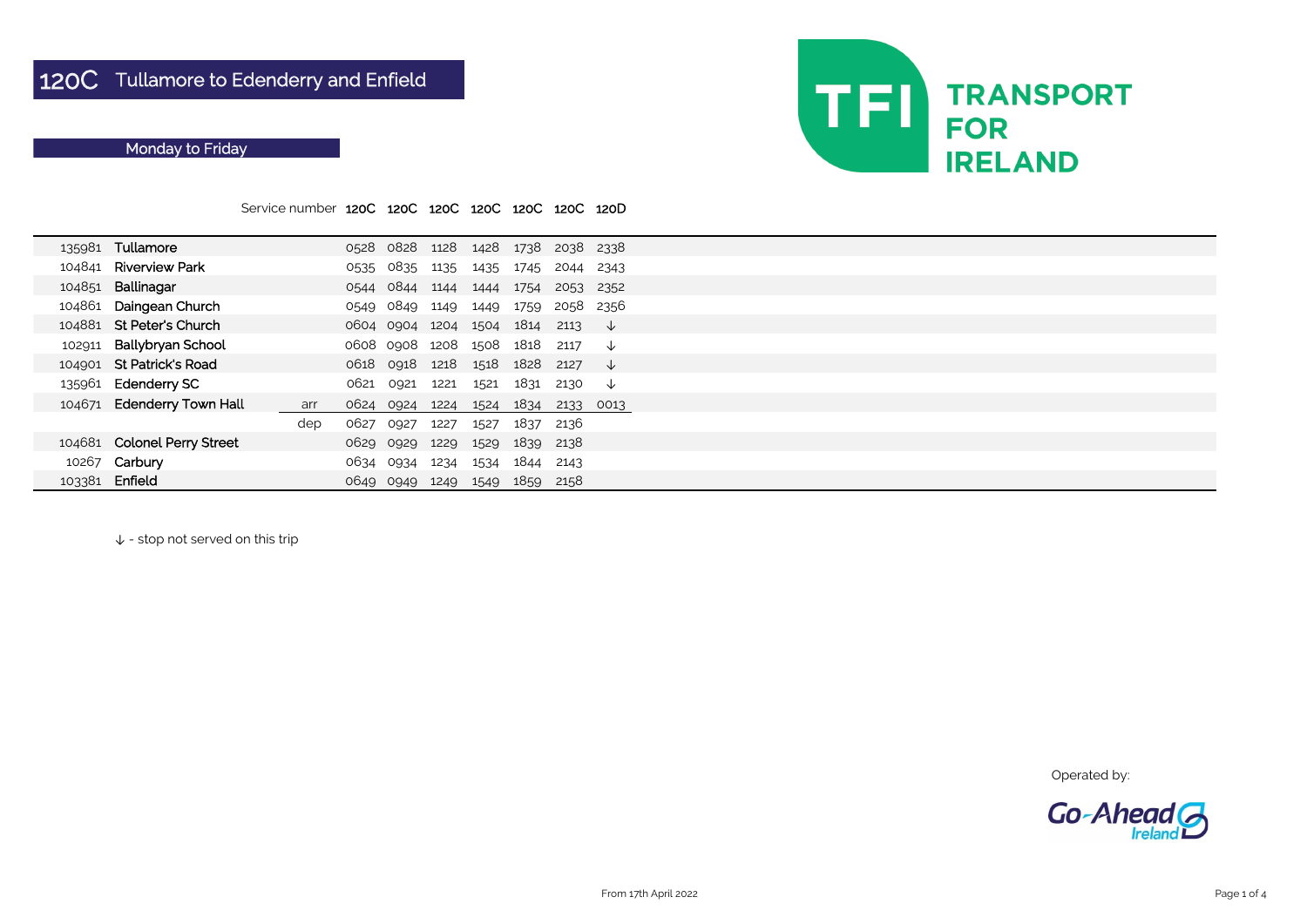|        |                             | Service number 120C 120C 120C 120C 120D |      |           |                |           |              |  |
|--------|-----------------------------|-----------------------------------------|------|-----------|----------------|-----------|--------------|--|
|        |                             |                                         |      |           |                |           |              |  |
|        | 135981 Tullamore            |                                         |      | 0928 1228 |                | 1528 1838 | 2138         |  |
|        | 104841 Riverview Park       |                                         | 0935 | 1235      |                | 1535 1844 | 2143         |  |
| 104851 | Ballinagar                  |                                         | 0944 | 1244      | 1544           | 1853      | 2152         |  |
| 104861 | Daingean Church             |                                         | 0949 | 1249      |                | 1549 1858 | 2156         |  |
|        | 104881 St Peter's Church    |                                         | 1004 |           | 1304 1604 1913 |           | $\downarrow$ |  |
| 102911 | <b>Ballybryan School</b>    |                                         | 1008 |           | 1308 1608 1917 |           | ↓            |  |
|        | 104901 St Patrick's Road    |                                         | 1018 | 1318      | 1618 1926      |           | $\downarrow$ |  |
|        | 135961 Edenderry SC         |                                         | 1021 | 1321      | 1621 1929      |           | $\downarrow$ |  |
|        | 104671 Edenderry Town Hall  | arr                                     | 1024 | 1324      | 1624           | 1932      | 2213         |  |
|        |                             | dep                                     | 1027 | 1327      | 1627           | 1935      |              |  |
|        | 104681 Colonel Perry Street |                                         | 1029 | 1329      | 1629           | 1937      |              |  |
|        | 10267 Carbury               |                                         | 1034 | 1334      | 1634           | 1942      |              |  |
| 103381 | Enfield                     |                                         | 1049 | 1349      | 1649           | 1957      |              |  |

↓ - stop not served on this trip

Operated by:



## Saturday, Sunday & Public Holidays

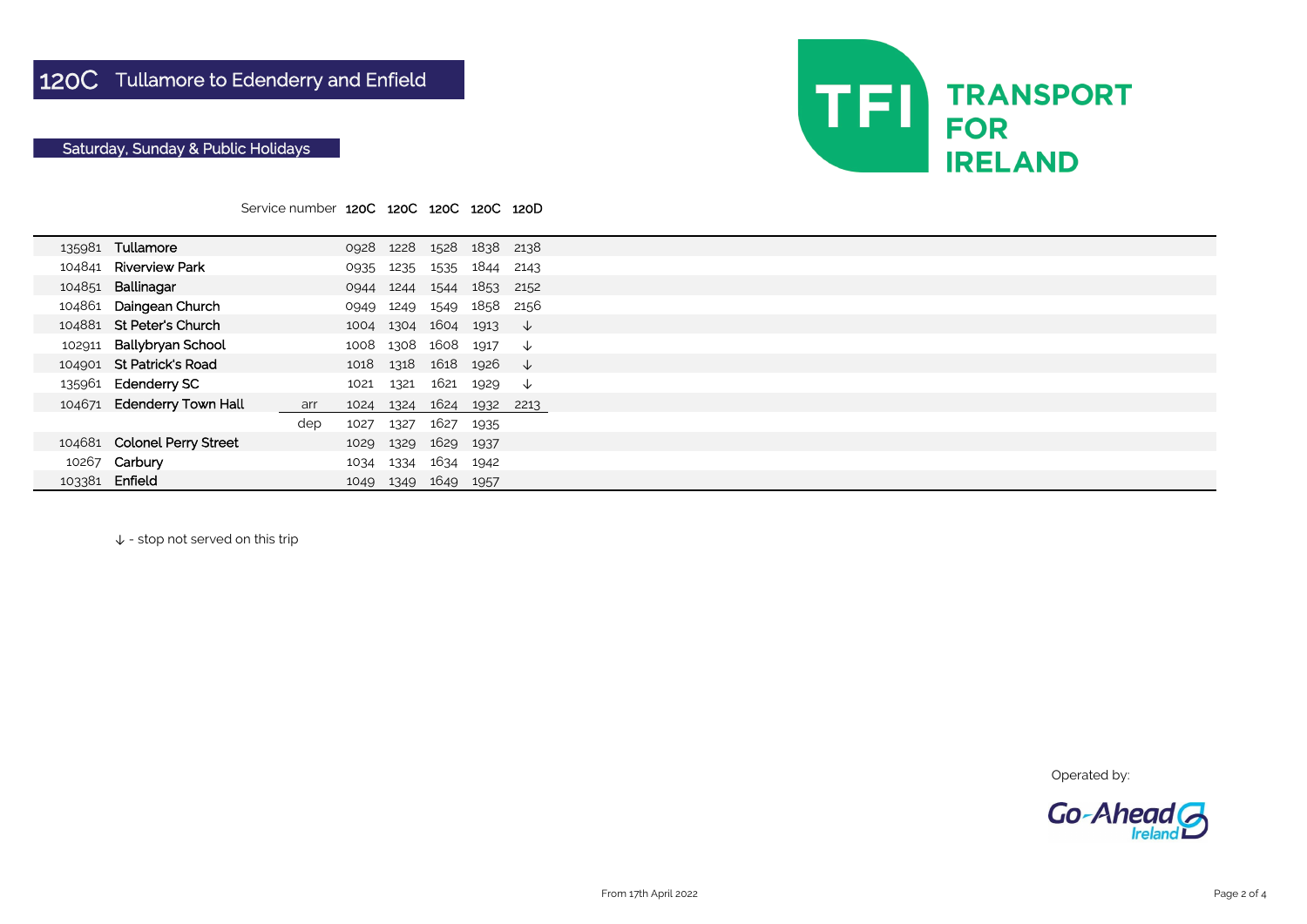Service number 120D 120C 120C 120C 120C 120C 120C

↓ - stop not served on this trip

| 133231 | Enfield                     |     |      |           | 0655 0955 | 1255 | 1605 1905 |           | 2205 |
|--------|-----------------------------|-----|------|-----------|-----------|------|-----------|-----------|------|
|        | 10268 Carbury               |     |      | 0710      | 1010      | 1310 | 1620      | 1920      | 2220 |
| 102811 | <b>Colonel Perry Street</b> |     |      | 0714      | 1014      | 1314 | 1624      | 1924      | 2224 |
| 102821 | <b>Edenderry Town Hall</b>  | arr |      | 0716      | 1016      | 1316 | 1628      | 1926      | 2226 |
|        |                             | dep | 0438 | 0719      | 1019      | 1319 | 1631      | 1929      | 2229 |
| 135961 | <b>Edenderry SC</b>         |     | ◡    | 0722      | 1022      | 1322 | 1634      | 1932      | 2232 |
|        | 102851 Cokery Lane          |     | ↓    | 0725      | 1025      | 1325 | 1637      | 1935      | 2235 |
| 102861 | <b>Ballybryan School</b>    |     | ↓    | 0735      | 1035      | 1335 | 1647      | 1945      | 2245 |
| 131821 | Rhode                       |     | ↓    | 0739      | 1039      | 1339 | 1651      | 1949      | 2249 |
| 102891 | Daingean Church             |     | 0454 | 0754      | 1056      | 1354 | 1706      | 2004 2304 |      |
| 131391 | Ballinagar                  |     | 0459 | 0759      | 1101      | 1359 | 1711      | 2009 2309 |      |
| 102901 | <b>Riverview Park</b>       |     |      | 0508 0808 | 1110      | 1408 | 1720      | 2018      | 2318 |
| 135651 | Tullamore                   |     | 0515 | 0815      | 1117      | 1415 | 1727      | 2025      | 2325 |

↓ ↓



Operated by:



## Monday to Friday